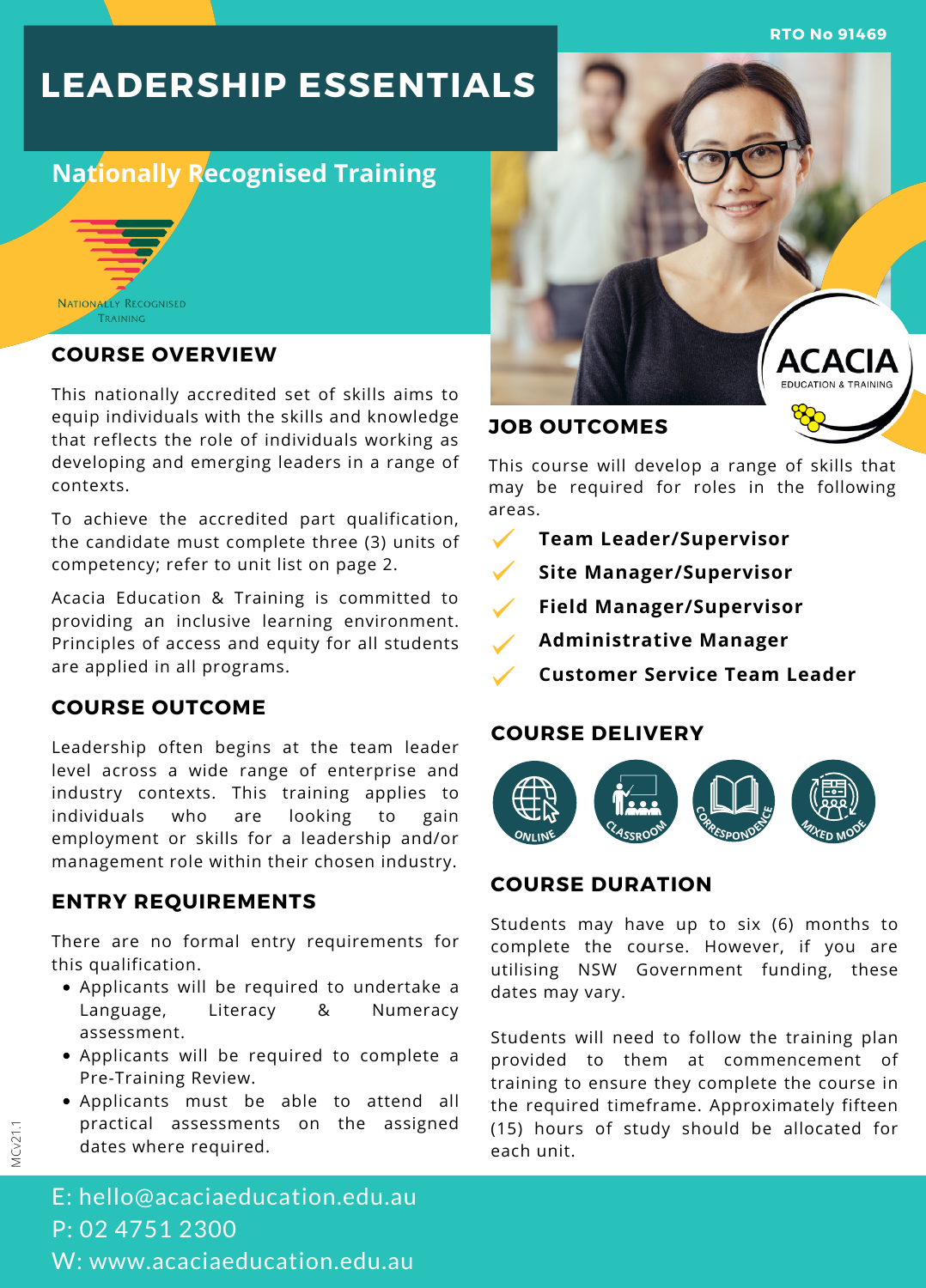## **ESSENTIAL SKILLS FOR THE WORKPLACE**



## **UNITS OF COMPETENCY**

Below are the units of competency required for this course.

| UNIT CODE | <b>UNIT DESCRIPTION</b>                         |
|-----------|-------------------------------------------------|
| BSBXCM401 | Apply communication strategies in the workplace |
| BSBXTW401 | Lead and facilitate a team                      |
| BSBLDR411 | Demonstrate leadership in the workplace         |

## **UNIT OVERVIEW**

#### **BSBXCM401 - Apply communication strategies in the workplace**

This unit describes the skills and knowledge required to facilitate and apply communication strategies in the workplace within any industry.

*Knowledge Evidence examples: Legislative requirements relevant to workplace communication; techniques to resolve communication challenges; methods and techniques to participate in workplace discussions, including active listening, questioning and providing feedback.*

*Practical Evidence example: Students will be required to demonstrate problem solving techniques to negotiate and resolve communication challenges.*

#### **BSBXTW401 - Lead and facilitate a team**

This unit has a specific focus on the teamwork skills required for team leader or supervisor level (depending on organisational structure) workers with responsibility for others or teams.

*Knowledge Evidence examples: Organisational requirements relevant to workplace teams; facilitation techniques to encourage team cohesion and effectiveness; mentoring and coaching techniques to support team members*

*Practical Evidence example: Students will be required to assign tasks to team members with appropriate instruction and considering any required contingencies; provide feedback and assistance to team members; collate feedback on individual and team performance.*

#### **BSBLDR411 - Demonstrate leadership in the workplace**

This unit defines skills and knowledge required to lead teams and individuals by modelling high standards of conduct to reflect the organisation's standards and values.

*Knowledge Evidence examples: methods to identify an organisation's standards and values when they are stated, and where they are implied; organisational values and expectations of behaviour; basic leadership theories; common leadership styles.*

*Practical Evidence example: Demonstrate knowledge of methods that comply with organisation's standards and values; evaluate own behaviour and performance against organisational standards and values and adjust to achieve required standards.*

E: hello@acaciaeducation.edu.au P: 02 4751 2300 W: www.acaciaeducation.edu.au